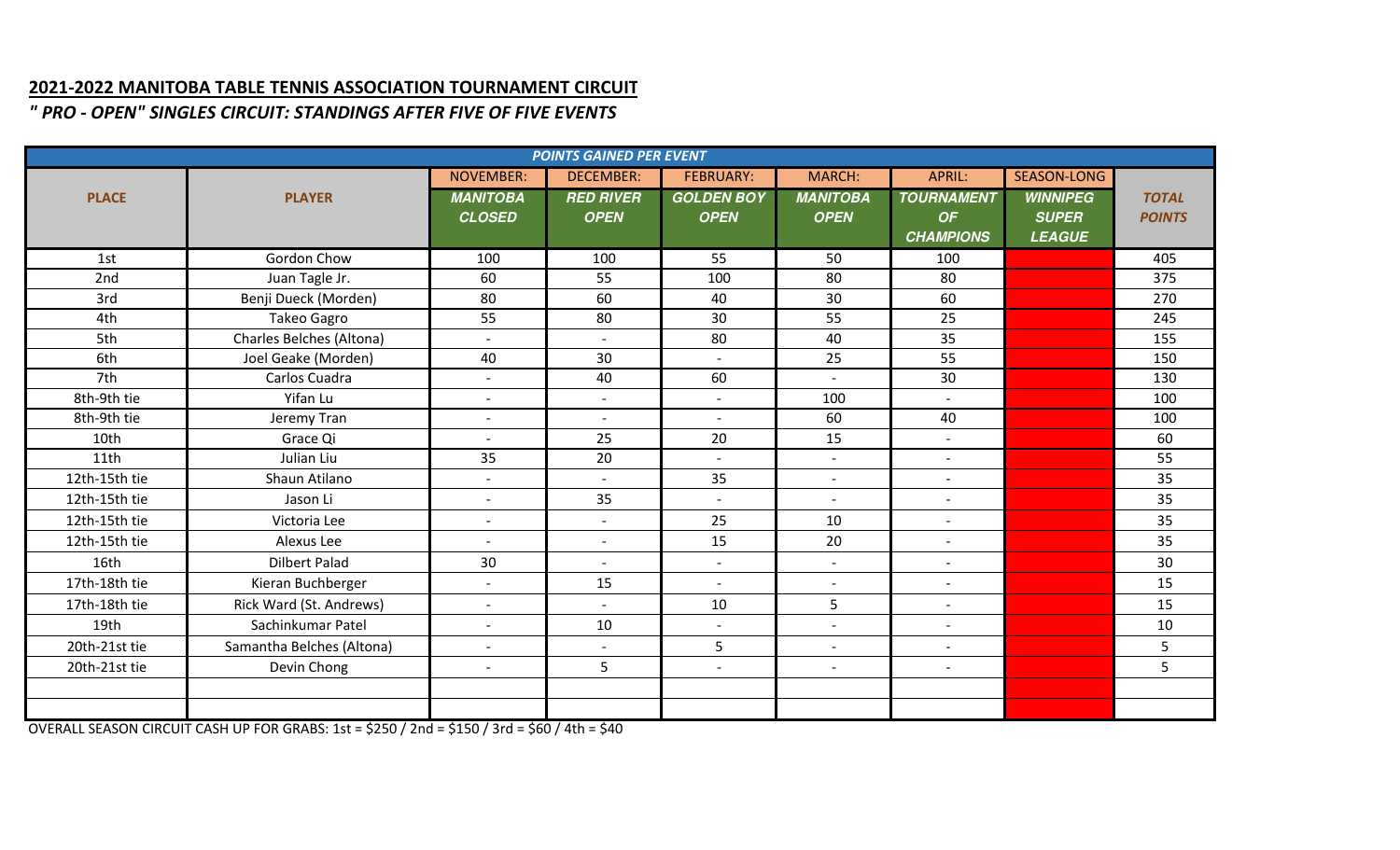## **2021-2022 MANITOBA TABLE TENNIS ASSOCIATION TOURNAMENT CIRCUIT** *"ACTIVE FOR LIFE/>40 YEARS": STANDINGS AFTER FIVE OF FIVE EVENTS*

| <b>POINTS GAINED PER EVENT</b> |                                |                          |                          |                          |                          |                          |                 |               |
|--------------------------------|--------------------------------|--------------------------|--------------------------|--------------------------|--------------------------|--------------------------|-----------------|---------------|
|                                |                                | <b>NOVEMBER:</b>         | <b>DECEMBER:</b>         | <b>FEBRUARY:</b>         | <b>MARCH:</b>            | APRIL:                   | SEASON-LONG     |               |
| <b>PLACE</b>                   | <b>PLAYER</b>                  | <b>MANITOBA</b>          | <b>RED RIVER</b>         | <b>GOLDEN BOY</b>        | <b>MANITOBA</b>          | <b>TOURNAMENT</b>        | <b>WINNIPEG</b> | <b>TOTAL</b>  |
|                                |                                | <b>CLOSED</b>            | <b>OPEN</b>              | <b>OPEN</b>              | <b>OPEN</b>              | OF                       | <b>SUPER</b>    | <b>POINTS</b> |
|                                |                                |                          |                          |                          |                          | <b>CHAMPIONS</b>         | <b>LEAGUE</b>   |               |
| 1st                            | Juan Tagle Jr.                 | 100                      | 100                      | 100                      | 100                      | 100                      |                 | 500           |
| 2nd                            | Jerzy Kusal                    | 80                       | 60                       | 57.5                     | 15                       | 55                       |                 | 267.5         |
| 3rd                            | Marcos Sioson                  | $\overline{\phantom{a}}$ | $\overline{\phantom{a}}$ | 80                       | 60                       | 60                       |                 | 200           |
| 4th                            | Michal Rybak                   | $\overline{\phantom{a}}$ | $\blacksquare$           | $\blacksquare$           | 80                       | 80                       |                 | 160           |
| 5th                            | Czar Caguioa                   | 60                       | 80                       |                          | $\blacksquare$           | $\overline{\phantom{0}}$ |                 | 140           |
| 6th                            | <b>Dilbert Palad</b>           | 55                       | $\overline{\phantom{a}}$ | $\sim$                   | 40                       | 40                       |                 | 135           |
| 7th                            | Rick Ward (St. Andrews)        | $\overline{\phantom{a}}$ | $\sim$                   | 50                       | 20                       | 30                       |                 | 100           |
| 8th                            | Irwin Raymundo                 | $\sim$                   | $\sim$                   | 30                       | 30                       | 35                       |                 | 95            |
| 9th                            | Raul Bernales (Warren)         | 40                       | 50                       | $\blacksquare$           | $\overline{\phantom{a}}$ | $\blacksquare$           |                 | 90            |
| 10th                           | Allan Saindon (Ste. Genevieve) | 30                       | 40                       | $\blacksquare$           | 5                        | $\sim$                   |                 | 75            |
| 11th                           | Jay Makwana                    | 35                       | $\sim$                   | $\overline{a}$           | $\sim$                   | 25                       |                 | 60            |
| 12 <sub>th</sub>               | Shaun Atilano                  | $\sim$                   | $\sim$                   | 57.5                     | $\sim$                   | $\blacksquare$           |                 | 57.5          |
| 13th-14th tie                  | Andreas Ingenfeld              | $\blacksquare$           | 55                       | $\overline{\phantom{a}}$ | $\overline{\phantom{a}}$ | $\overline{\phantom{a}}$ |                 | 55            |
| 13th-14th tie                  | Laurie Saindon (B.C.)          | $\sim$                   | $\overline{\phantom{a}}$ |                          | 55                       | $\sim$                   |                 | 55            |
| 15th                           | Juanito Sioson                 | $\sim$                   | $\overline{a}$           | 40                       | 10                       | $\blacksquare$           |                 | 50            |
| 16th                           | Eric Hernandez                 | $\overline{\phantom{a}}$ | $\overline{\phantom{a}}$ | $\blacksquare$           | 35                       | $\overline{\phantom{0}}$ |                 | 35            |
| 17th                           | Royle Derbitsky                | $\overline{\phantom{a}}$ | 30                       |                          | $\overline{\phantom{a}}$ | $\overline{\phantom{a}}$ |                 | 30            |
| 18th                           | <b>Ferdinand Pascual</b>       | $\blacksquare$           | $\sim$                   | $\blacksquare$           | $\blacksquare$           | $\blacksquare$           |                 | 25            |
|                                |                                |                          |                          |                          |                          |                          |                 |               |
|                                |                                |                          |                          |                          |                          |                          |                 |               |
|                                |                                |                          |                          |                          |                          |                          |                 |               |
|                                |                                |                          |                          |                          |                          |                          |                 |               |
|                                |                                |                          |                          |                          |                          |                          |                 |               |

OVERALL SEASON CIRCUIT CASH UP FOR GRABS: 1st = \$100 / 2nd = \$25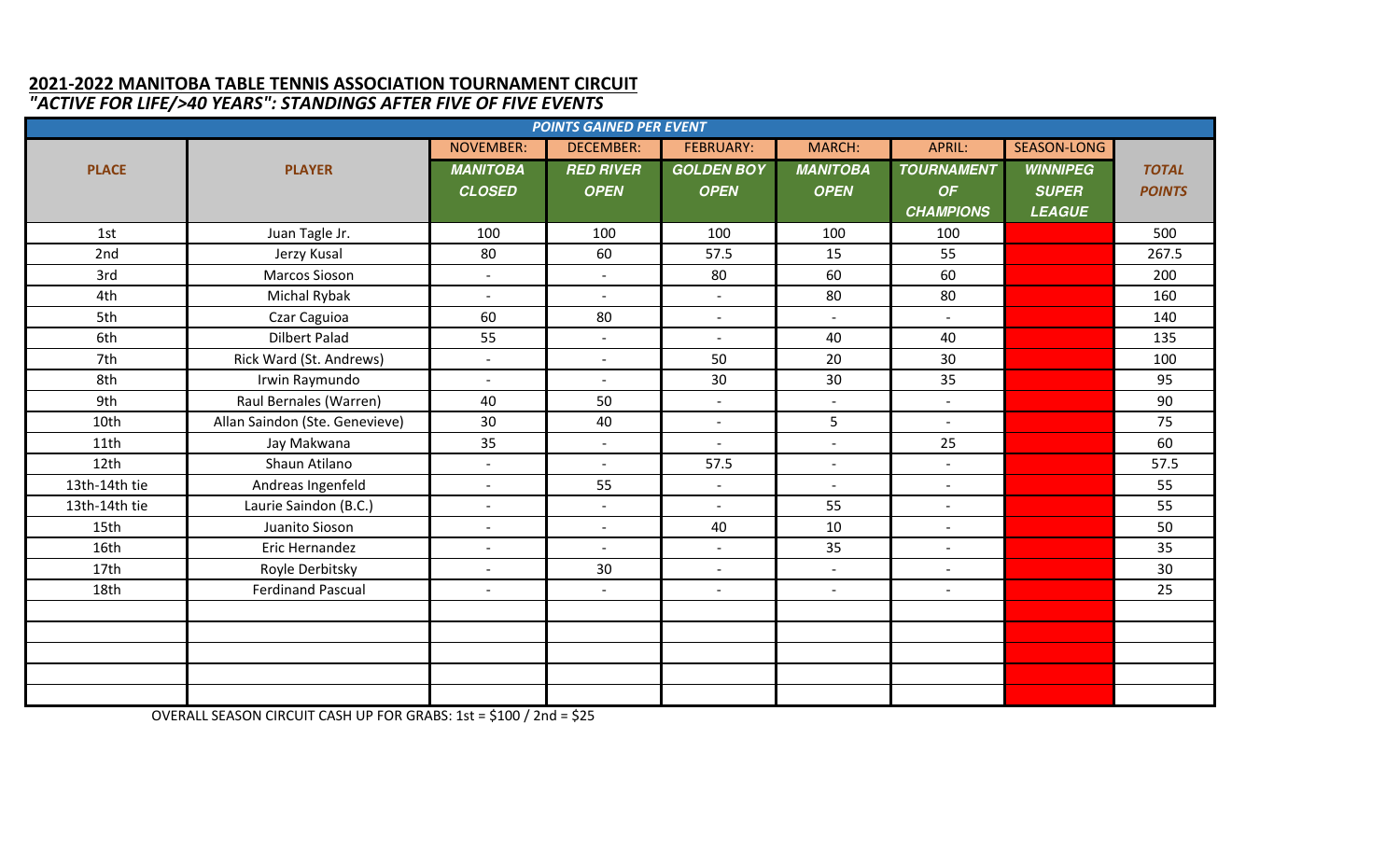## **2021-2022 MANITOBA TABLE TENNIS ASSOCIATION TOURNAMENT CIRCUIT** *"B" <700 SINGLES: STANDINGS AFTER FIVE OF FIVE EVENTS*

| <b>POINTS GAINED PER EVENT</b> |                                |                          |                          |                          |                          |                   |                 |               |
|--------------------------------|--------------------------------|--------------------------|--------------------------|--------------------------|--------------------------|-------------------|-----------------|---------------|
|                                |                                | <b>NOVEMBER:</b>         | <b>DECEMBER:</b>         | <b>FEBRUARY:</b>         | <b>MARCH:</b>            | APRIL:            | SEASON-LONG     |               |
| <b>PLACE</b>                   | <b>PLAYER</b>                  | <b>MANITOBA</b>          | <b>RED RIVER</b>         | <b>GOLDEN BOY</b>        | <b>MANITOBA</b>          | <b>TOURNAMENT</b> | <b>WINNIPEG</b> | <b>TOTAL</b>  |
|                                |                                | <b>CLOSED</b>            | <b>OPEN</b>              | <b>OPEN</b>              | <b>OPEN</b>              | OF                | <b>SUPER</b>    | <b>POINTS</b> |
|                                |                                |                          |                          |                          |                          | <b>CHAMPIONS</b>  | <b>LEAGUE</b>   |               |
| 1st                            | Victoria Lee                   | 100                      | 60                       | 100                      | $\overline{\phantom{a}}$ |                   |                 | 260           |
| 2nd                            | Alexus Lee                     | 80                       | 80                       | 60                       | 35                       |                   |                 | 255           |
| 3rd-4th tie                    | Didie Joyal                    | 40                       | 25                       | 35                       | 80                       |                   |                 | 180           |
| 3rd-4th tie                    | <b>Zeqiang Dong</b>            | $\sim$                   | 100                      | 40                       | 40                       |                   |                 | 180           |
| 5th                            | Ho Sum Chong                   | 60                       | 30                       | 55                       | $\overline{\phantom{a}}$ |                   |                 | 145           |
| 6th                            | Yat Hei Chong                  | 55                       | 40                       | 25                       | $\overline{\phantom{a}}$ |                   |                 | 120           |
| 7th-8th tie                    | Ping Mu                        | 35                       | 35                       | 15                       | 30                       |                   |                 | 115           |
| 7th-8th tie                    | Allan Saindon (Ste. Genevieve) | $\sim$                   | 55                       | $\sim$                   | 60                       |                   |                 | 115           |
| 9th                            | John Nguyen                    | $\overline{\phantom{a}}$ | $\overline{\phantom{a}}$ |                          | 100                      |                   |                 | 100           |
| 10th                           | Charles Belches (Altona)       | $\overline{\phantom{a}}$ | $\sim$                   | 80                       | $\overline{\phantom{a}}$ |                   |                 | 80            |
| 11th                           | Ilia Janfeshan                 | $\overline{\phantom{a}}$ | $\sim$                   | 10                       | 55                       |                   |                 | 65            |
| 12th                           | Martin Glikman                 | 30                       | 20                       | $\sim$                   | $\overline{a}$           |                   |                 | 50            |
| 13 <sub>th</sub>               | <b>Edward Wang</b>             | 20                       | 10                       |                          | 15                       |                   |                 | 45            |
| 14th                           | Owen Hu                        | 10                       | 5                        | 20                       | $\overline{\phantom{a}}$ |                   |                 | 35            |
| 15th                           | Samantha Belches (Altona)      | $\sim$                   | $\blacksquare$           | 30                       | $\overline{a}$           |                   |                 | 30            |
| 16th-17th tie                  | Alexander Vitolin              | $\overline{\phantom{a}}$ | $\overline{\phantom{a}}$ |                          | 25                       |                   |                 | 25            |
| 16th-17th tie                  | Ariel Glikman                  | 25                       | $\overline{\phantom{a}}$ | $\sim$                   | $\overline{\phantom{a}}$ |                   |                 | 25            |
| 18th-19th tie                  | Ruby Nguyen                    | $\blacksquare$           | $\overline{\phantom{a}}$ |                          | 20                       |                   |                 | 20            |
| 18th-19th tie                  | Yu Kiu Chong                   | 15                       | $\overline{\phantom{a}}$ | 5                        | $-$                      |                   |                 | 20            |
| 20th                           | Shaelynn Su                    | $\blacksquare$           | 15                       | $\sim$                   | $\overline{\phantom{a}}$ |                   |                 | 15            |
| 21st                           | Huy Nguyen                     | $\overline{\phantom{a}}$ | $\overline{\phantom{a}}$ | $\overline{\phantom{a}}$ | 10                       |                   |                 | 10            |
| 22nd                           | Larissa Fong                   |                          | $\overline{\phantom{a}}$ |                          | 5                        |                   |                 | 5             |